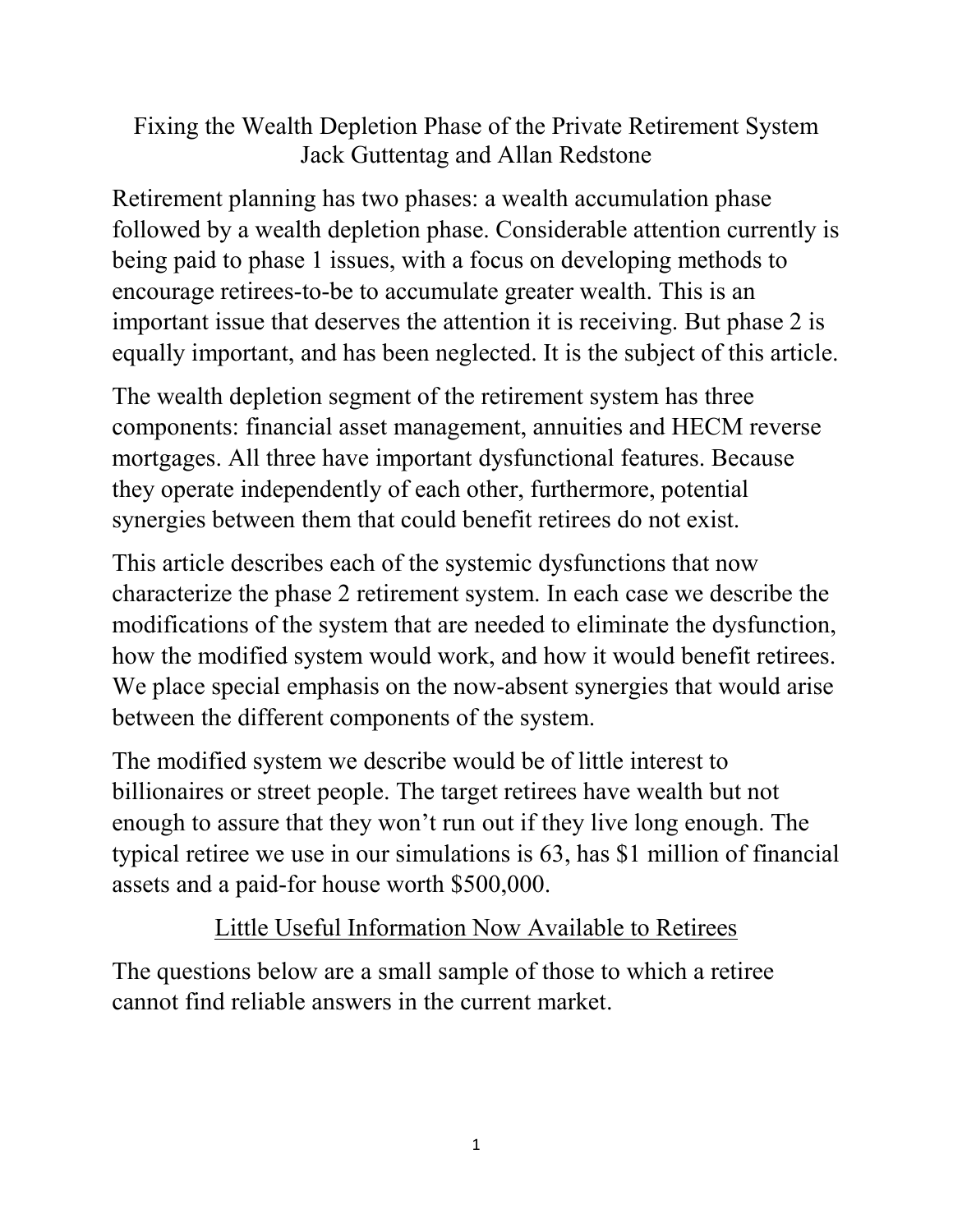- Will I do better drawing funds 1) entirely from financial assets or 2) use part of those assets to purchase an annuity that is deferred for a period before payouts begin?
- If I use both approaches, how do I combine them to avoid disruption in the availability of spendable funds?
- If I select a HECM reverse mortgage, would a credit line, a term payment or a tenure payment fit best into the other features of my retirement plan?
- How do I assure myself that my estate will be at or above some specified level?

The problem for the retiree is that the three retirement components are unconnected, and their advisory functions are correspondingly parochial. Very few money managers, for example, will recommend an annuity which would reduce the volume of assets they manage. Most annuity providers only sell annuities. Some reverse mortgage lenders also offer forward mortgages but they don't manage assets or sell annuities.

Since there are no entities that pull it all together for retirees, we have created one that we call the Retirement Funds Integrator or RFI. We expect to deploy it in the marketplace shortly. (At the time of writing, it had not yet been deployed).

# RFI Would Deploy Two Fund Sources

RFI would divide the retiree's financial assets into two blocks. The first block would be used to provide spendable funds monthly for an initial pre-set period called the "deferment period". The second block would be used to purchase an annuity from an insurance company which will make monthly payments beginning at the end of the deferment period, for as long as the retiree lives.

Why two sources? Retirees who depend entirely on draws from financial assets can run out, either because they live too long, or their assets don't earn as much as expected, or some combination of both. By limiting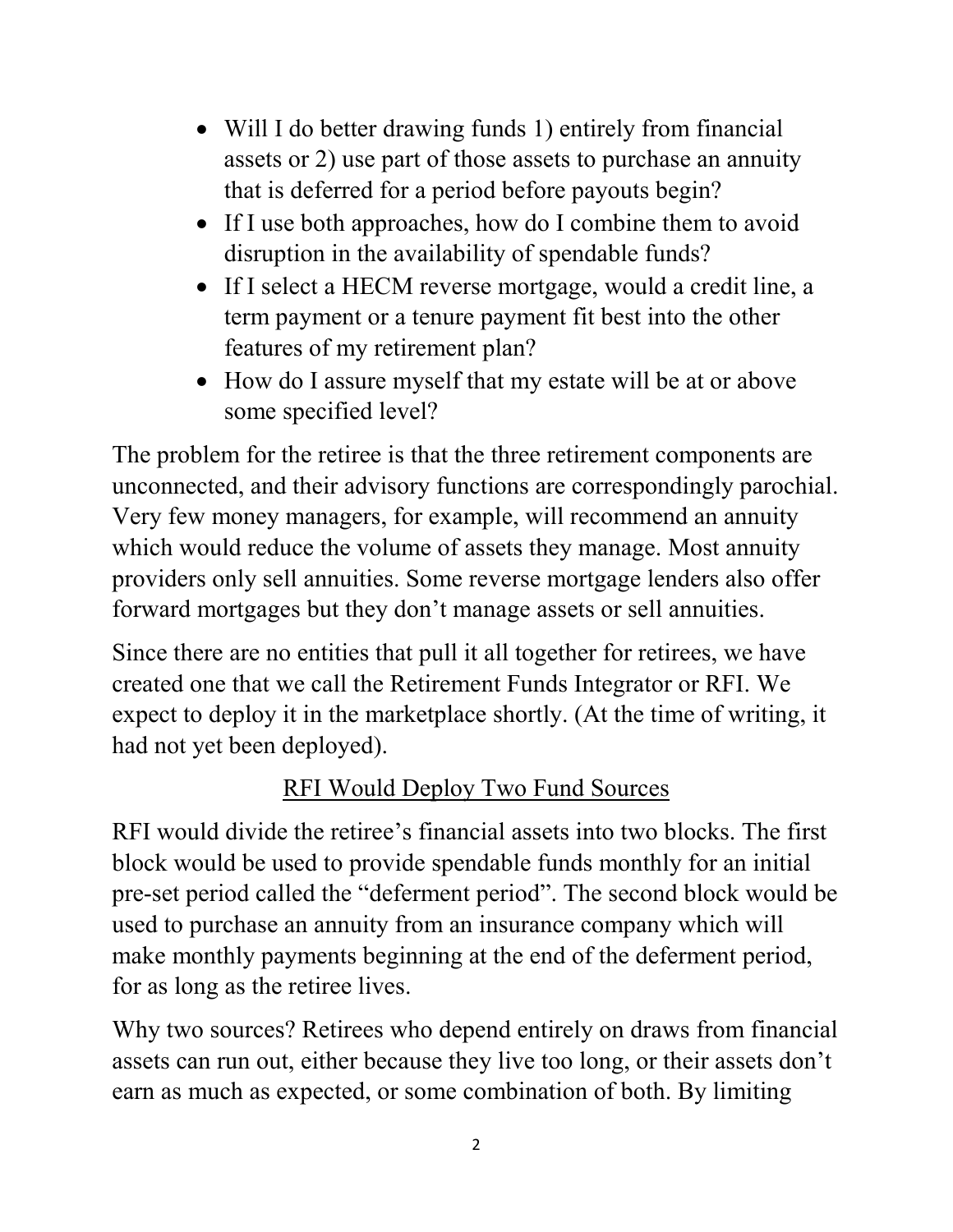dependence on financial assets to the early part of their retirement, the chances of running out are minimized while the annuity payments that take their place are guaranteed for life. The length of the early period can be as long as the retiree wants to make it up to 25 years. Insurers don't offer annuities deferred more than 25 years.

Annuity payments are enhanced by mortality sharing. The longer the deferment period, the larger the segment of the payments still being made that is offset by the early deaths of others.

# RFI Would Develop Alternative Scenarios For Each Retiree

A scenario is a pattern of monthly draw amounts over the retiree's life span that has a set of options that affect these amounts. Those options include:

- The annuity deferment period.
- An assumed rate of return used to determine the initial draw amounts from financial assets during the deferment period.
- A "worst case" rate of return during the deferment period, and how a shortfall in draw amounts would be handled.
	- Allow the decline in draw amounts.
	- Offset the decline by drawing on a HECM credit line.
	- Offset the decline by tapping a "Set Aside" otherwise reserved for the estate.
- Whether draw amounts should increase annually as an inflation adjustment, and if so, at what increase?
- Whether the retiree plans to have other special needs during the deferment period that are sufficiently well defined to include in the spendable funds projection.
- Whether there is a fund set-aside for the estate, and if so, whether it is available for an emergency?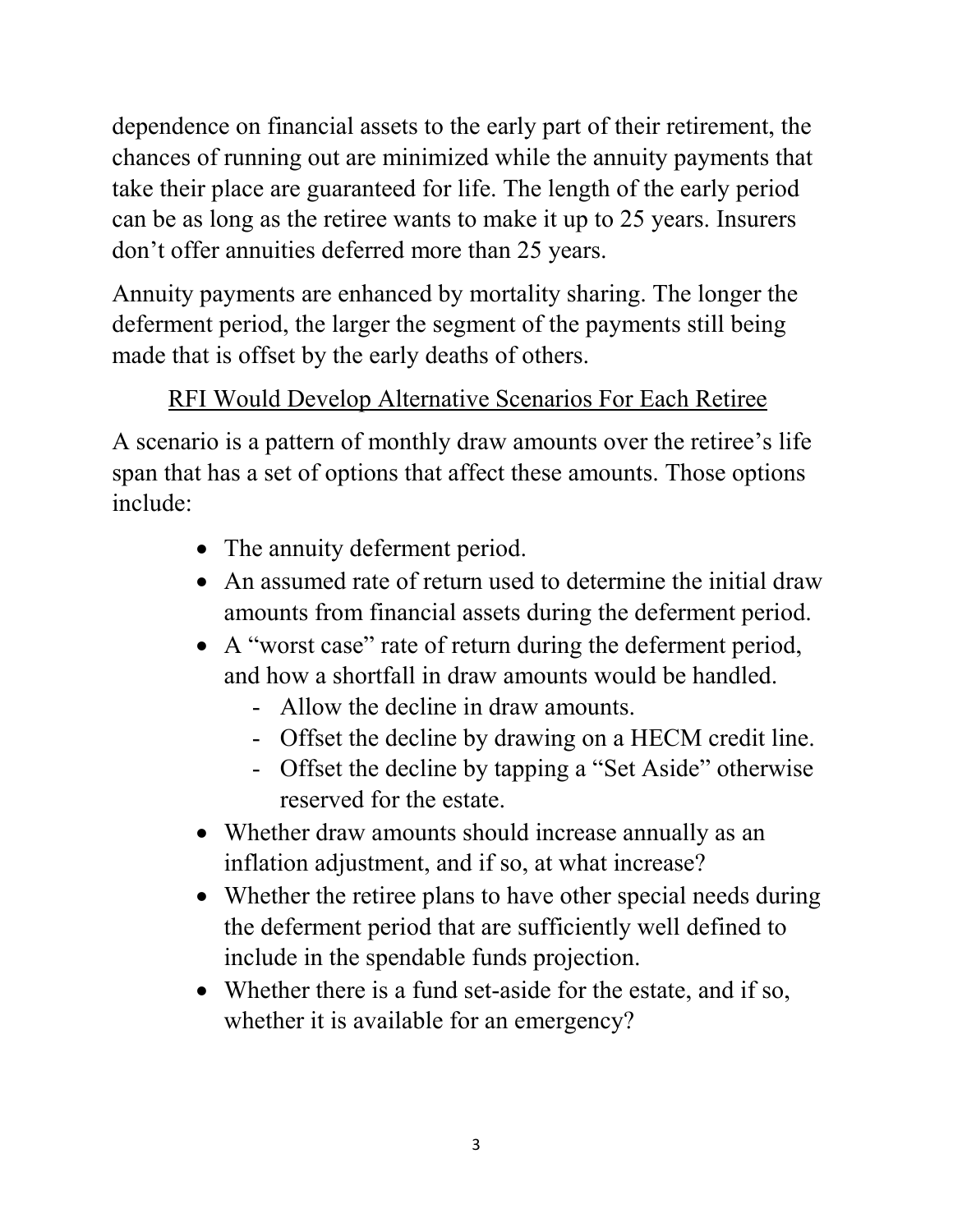• Whether a HECM reverse mortgage is included in the plan as a supplementary source of spendable funds, a standby for emergencies, or both?

RFI would develop alternative scenarios that reflect the major issues faced by the retiree, for selection by the retiree.

# RFI Would Seamlessly Integrate Funding From Different Sources

The two blocks of a phase 2 retirement plan must be seamlessly integrated. For example, the lower line on Chart 1 shows monthly draws from financial assets for 10 years, rising by 2% a year, followed by annuity payments that follow the same schedule. The chart distinguishes the fund source by showing the asset draws with a dotted line, and annuity payments with a solid line. The first annuity payment is 2% higher than the last draw from financial assets.

The higher line on Chart 1 integrates the funds shown on the lower line with the proceeds from a HECM term payment for 10 years. HECM term payments are seldom used because the payments suddenly stop at the end of the term, regardless of the needs of the retiree. But RFI would in effect convert the term payment into a larger annuity by using those payments to reduce draws from financial assets, which allows more of the assets to be used for annuity purchase.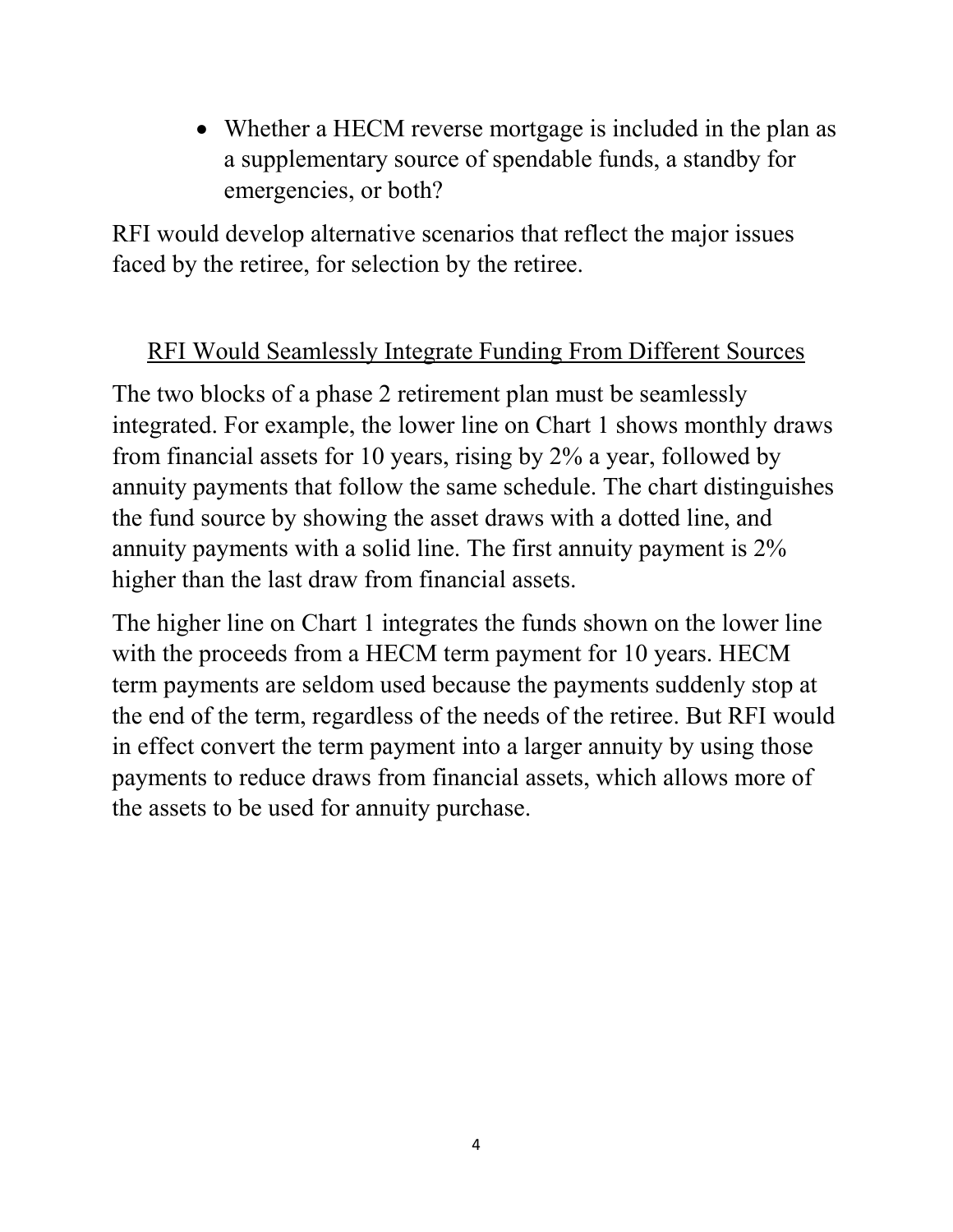

### RFI Would Solicit Competitive Prices of Annuities and HECMs

The absence of synergies between the components of phase 2 retirement plans is aggravated by the imperfect markets in which annuities and HECMs are delivered. In both cases, the product is extremely complicated, purchasers seldom transact more than once, they must do it at a time of life when they are no longer at their sharpest, with the result that sellers are transaction-oriented rather than relationship oriented.

To overcome these disadvantages to retirees, RFI would develop networks of annuity and HECM providers who would deliver their pricing structures to RFI. The best price in both markets would be deployed in developing scenarios for each retiree. An exception would be available for a retiree who prefers to select a provider by name.

Note that annuity and HECM providers would be the sources of revenue to RFI in the form of lead fees or commissions. These would be the quid quo for the delivery of qualified customers who understand their options and know exactly what they want.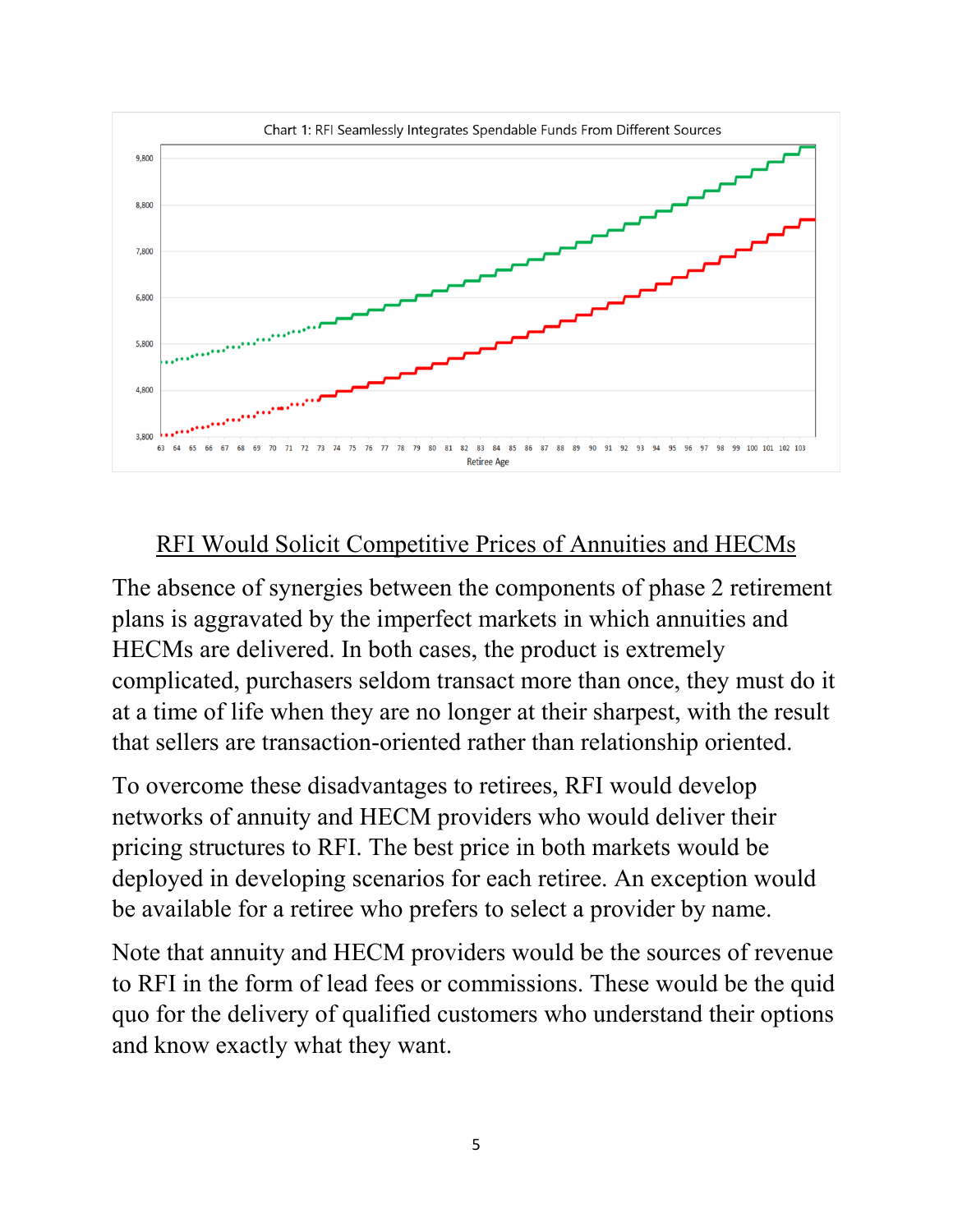### RFI Would Substantially Enhance HECM Functionality

*Reducing Losses on the HECM Program:* The HECM reverse mortgage is an ingenious program that potentially meets a large variety of needs for the homeowning elderly that cannot be met in any other way. The problem is that most of the potential benefits arise from integration of HECMs into comprehensive retirement plans, which is barred by regulation. HUD has mandated that HECM lenders maintain "firewalls" to ensure that "individuals participating in the origination of a HECM mortgage have no involvement with any other financial or insurance product." (FHA Mortgagee Letter 2008-24).

While the rationale is not explicitly stated, it is clear from the context that HUD fears that complicated transactions expose older borrowers to increased vulnerability to abuse. HUD views annuities as especially troublesome for retirees. This rationale has no applicability to the competitive annuities provided in RFI retirement plans.

In addition to the loss of synergies, the stand-alone rule for HECMs has encouraged adverse selection of borrowers. The existing client pool is heavily weighted by those in desperate financial condition, who turn to a HECM as their last resort. Loss rates on such transactions are bound to be high.

A key to reducing losses is to make HECMs a mainstream program by integrating them into retirement plans. HECMs that are included in plans that fund retirees for life are less likely to cause loss to HUD than HECMs that provide temporary fund infusions.

*Replacing the HECM Tenure Payment:* A HECM tenure payment is a fixed amount paid monthly for as long as the retiree lives in the house. On September 9, 2019, the monthly tenure payment to a 63-year old with a house worth \$500,000 was \$1,024, shown as the lower horizontal line on Chart 2.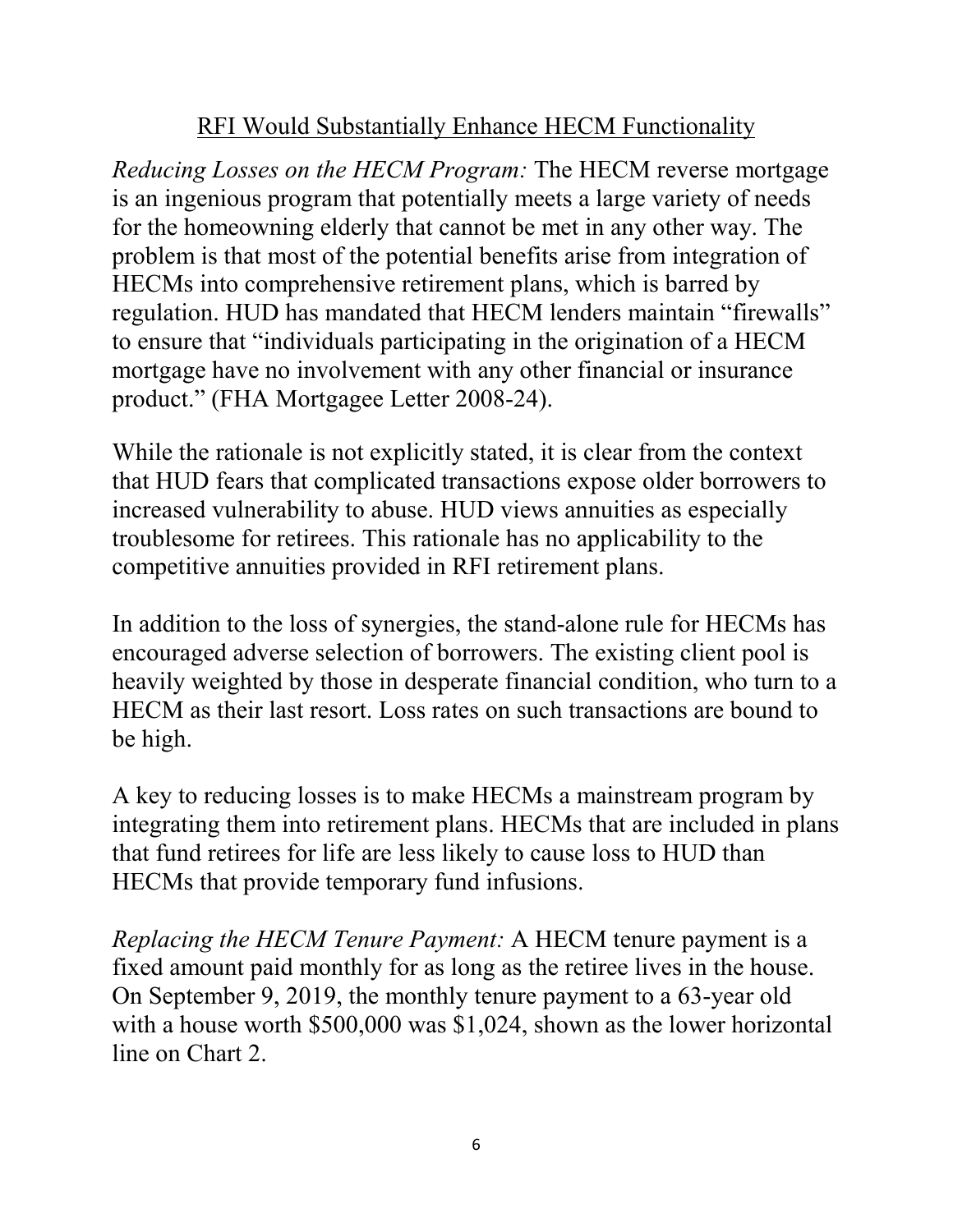

But RFI provides the retiree who owns this home with a better alternative. That is to take out the largest HECM credit line available, part of which is used to provide funds monthly for 5 years, and part to purchase an annuity that will provide funds beginning after 5 years. The horizontal line labeled "HECM Credit Line/Annuity Combination" in the chart is more than \$200/month larger than the HECM tenure payment. Further, the larger payment terminates at life, rather than at the termination of the borrower's occupancy in the home. This option would be most attractive to retirees with little or no assets to commit to a retirement plan.

Why the 5-year annuity deferment? Only because that generated the largest payment. At different times or with different circumstances, a longer deferment might work better.

Another advantage of the HECM credit line/annuity combination is that it can be formulated into a rising payment with the rate of increase set by the retiree. The rising line on the chart grows at 2% a year. This valuable option is not available on a tenure payment.

There is one small drawback in this approach, and that is HUD's rule that no more than 60% of a credit line can be drawn in the first year.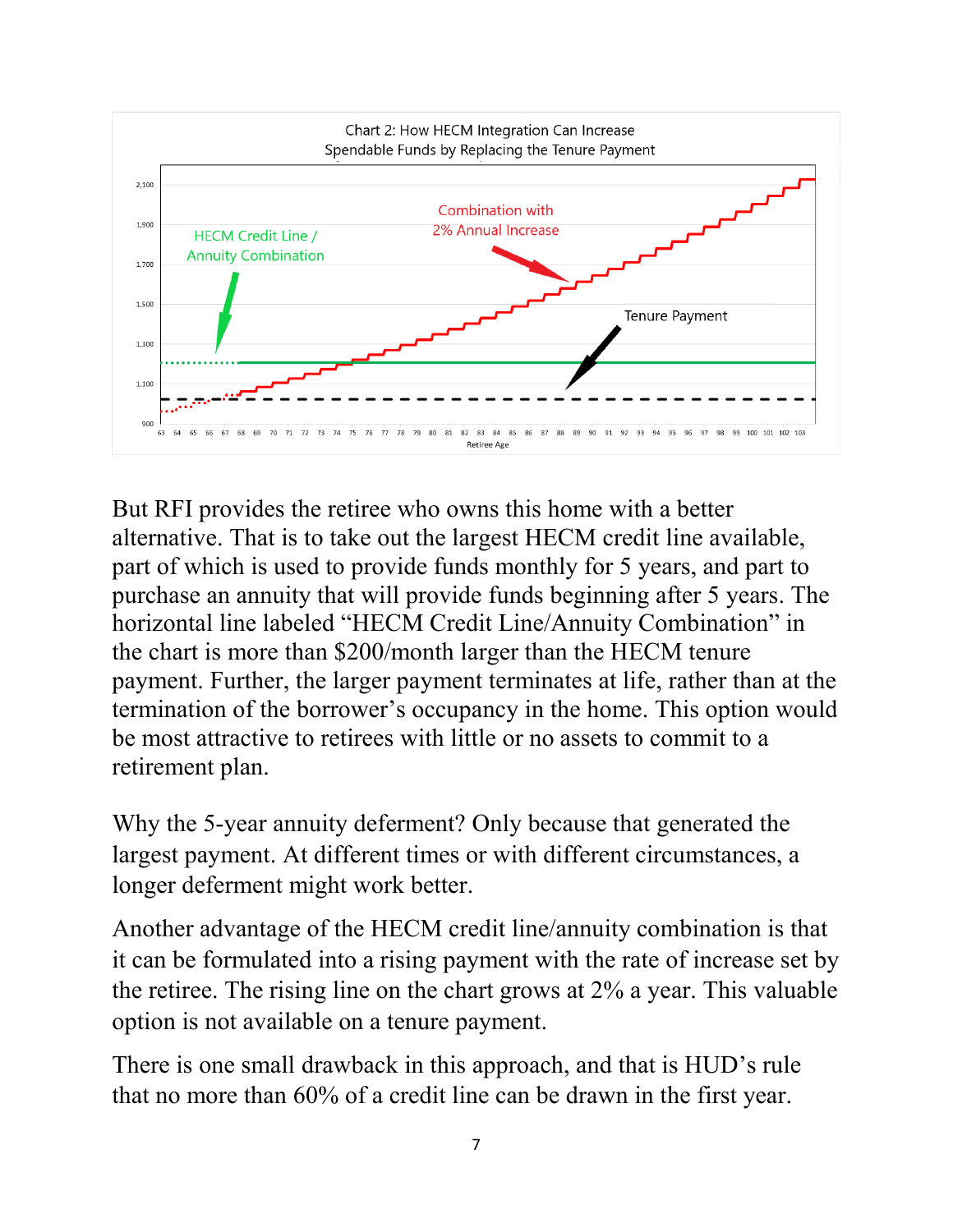With a 5-year deferment, the annuity cost would exceed the limit. Since the purpose of the limit is to prevent borrowers from exhausting the entire credit line in the first year, logic would dictate that the limit be removed for this application. Until HUD makes this adjustment, retirees can use a deferment period of 9 years which will conform to the 60% rule, with only a very small decline in the spendable fund amount.

In sum, RFI would enable a cash-poor/house-rich retiree, looking for the largest possible safe monthly payment, to do better than the currently available option of a HECM monthly tenure payment. The better option is to draw the largest possible HECM credit line, use part of it to purchase a competitively-priced deferred annuity, and the balance to draw payments during the deferment period. The HECM credit line/annuity combination will be about 20% higher, and it runs for life rather than for the borrower's occupancy in the home.

*Enhancing the HECM Term Payment:* A HECM term payment is a fixed amount paid monthly for a specified period. It is little used because the payments stop abruptly regardless of need. Integrated with RFI, however, a term payment can be converted into a lifetime payment that is better than any option available to a retired homeowner with modest financial assets.

The lowest spendable funds line on Chart 3 is the best option now available to a retiree with \$1 million of financial assets yielding 5% and a house worth \$500,000, assuming a 2% per year inflation in spendable funds. The draw amount of 4.2% of the balance is the amount that exhausts the financial assets in year 104, given the 5% earnings rate. Call this the status quo pattern.

If the retiree then added a HECM term payment for 10 years to the status quo pattern, the spendable funds line would bulge for 10 years and then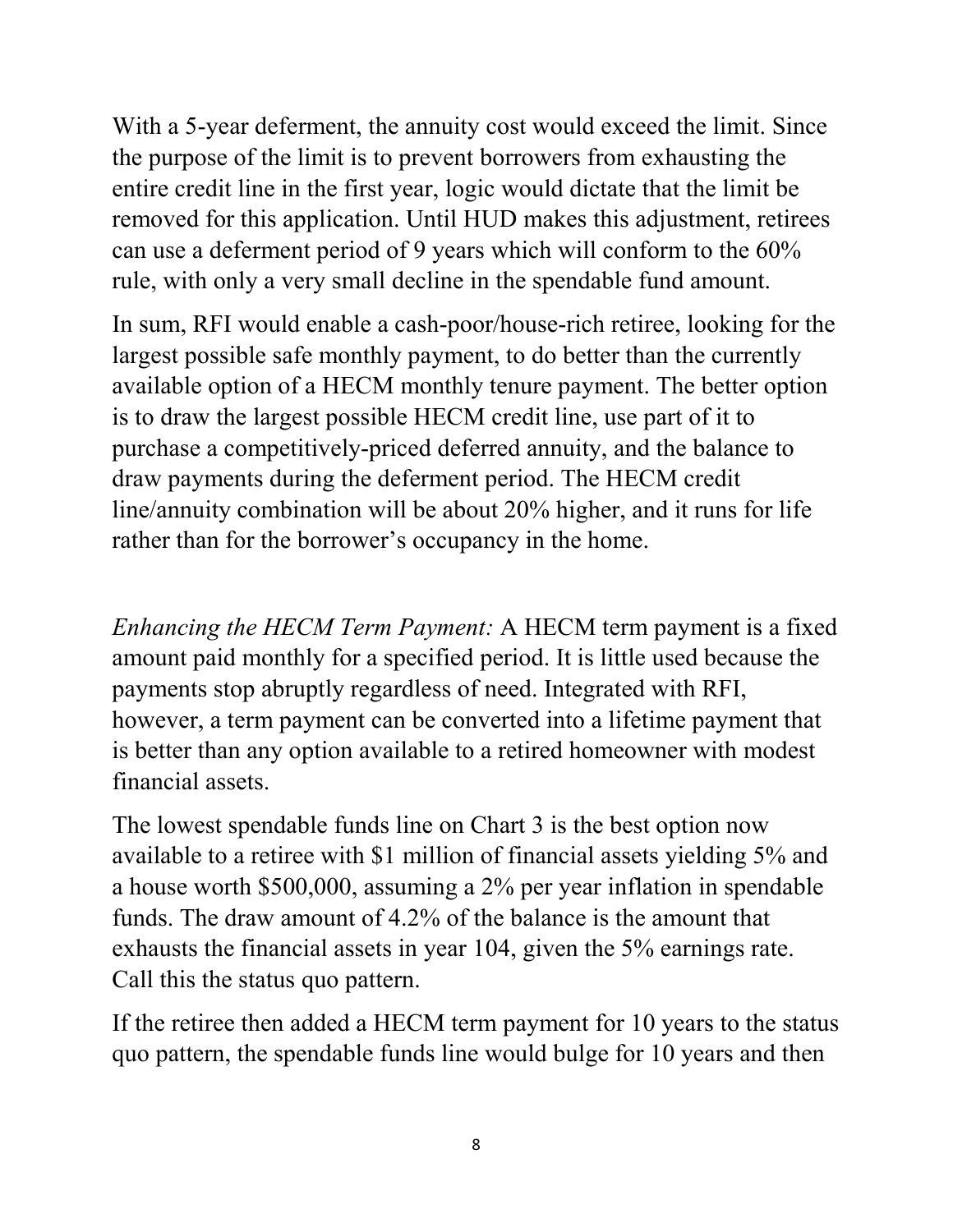drop to the previous pattern. Few if any HECM borrowers would ever choose to do that.



With RFI, this retiree could use part of the financial assets to purchase an annuity deferred 5 years, with the remaining assets funding the payments for the first 5 years. The spendable funds line would be higher than the status quo pattern. The retiree might also opt to raise the spendable funds line by taking a 5-year term HECM. Instead of a 5-year bulge in payments, however, RFI would convert it into higher lifetime payments.

In sum, RFI would enable homeowner retirees with modest financial assets to obtain larger spendable funds over their lives by using a HECM term payment to enlarge an annuity.<sup>[1](#page-8-0)</sup>

*Using a HECM to Hedge Investment Risk:* In the two cases discussed above, using RFI to integrate HECMs into retirement plans resulted in larger monthly draws to the retiree than would be possible with the

<span id="page-8-0"></span> $1$  Those curious as to how this alchemy works, the term payments are used to supplement draws from financial assets during the deferment period, which allows a larger portion of the assets to be used to purchase a larger annuity.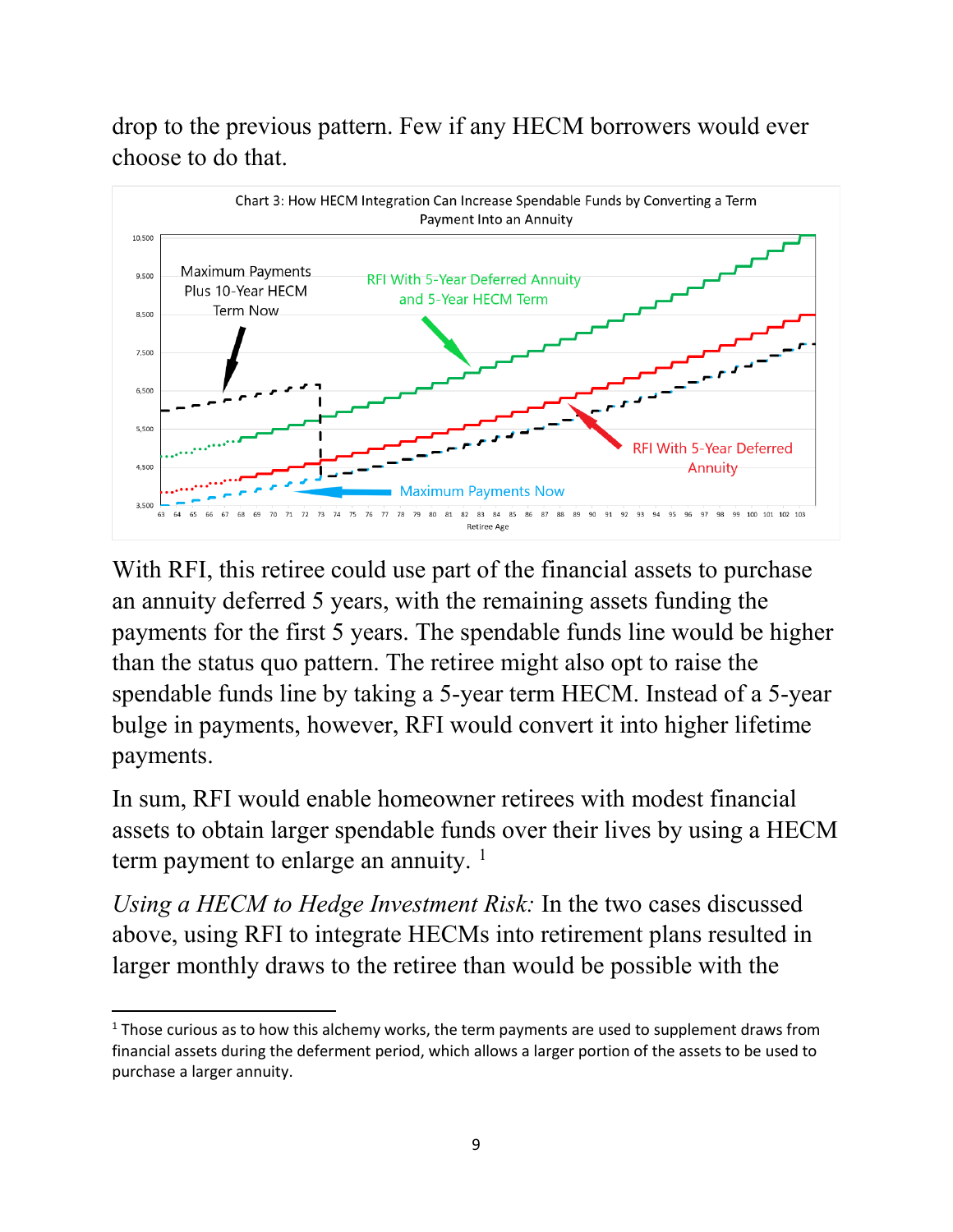HECM as a stand-alone. Those applications would be particularly useful to retirees with very modest financial assets.

This application is directed to retirees with more assets (we assume \$2 million) invested entirely in equities in order to generate a high rate of return. The problem with this policy is that the high expected return on equities has a high variance of returns. A prudent retiree needs to confront the possibility that the rate of return realized on the retiree's assets will be substantially less than expected.

The challenge is illustrated in Chart 4 which assumes an annuity deferment period of 8 years, an assumed rate of return of 10%, and a realized rate of 2%. There are two ways in which a HECM can offset the lower asset returns in order to stabilize fund flows to retirees. One way is to take a HECM term payment with a term equal to the annuity deferment period. This reduces but does not eliminate the payment shortfall during the deferment period, enhancing the return during the annuity period.



The second method of dealing with the shortfall in spendable funds is to draw a credit line as needed to offset it. In contrast to a term payment, which entails a full commitment at the outset, a credit line draw can be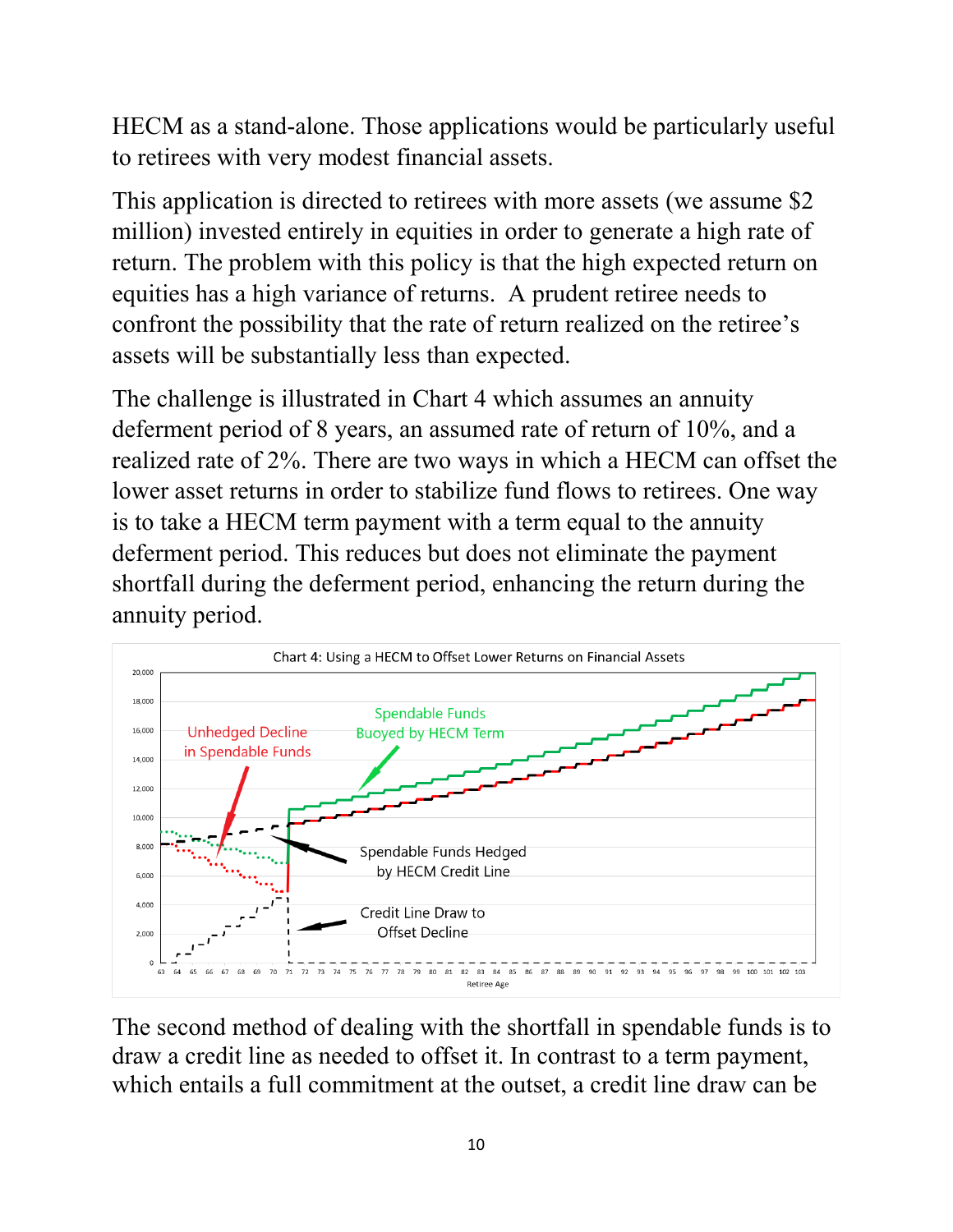adjusted each year to the exact amount needed to offset a rate of return on financial assets that is lower than expected. If the line is large enough, as it is in Chart 4, spendable funds can be restored to what it would be if the assumed rate of return on assets remained unchanged. Any excess could be used in the future.

#### Retiree Discretion in Future Spending Patterns

RFI provides retirees with a variety of options regarding how they draw funds during the deferment period. Inflation adjustments can be combined with U-shaped and inverse U-shaped patterns that are adjustable. In addition, the retiree can specify additional amounts that will be needed in specific months. By defining alternative scenarios with and without such adjustments, the retiree sees at a glance how additional draws in the early years will affect available funds in later years.



Chart 5 provides an example. The retiree plans a world-wide trip that will require rising payments for 5 years after which they will decline. In addition, the retiree plans additional spending of \$4,000. \$5,000 and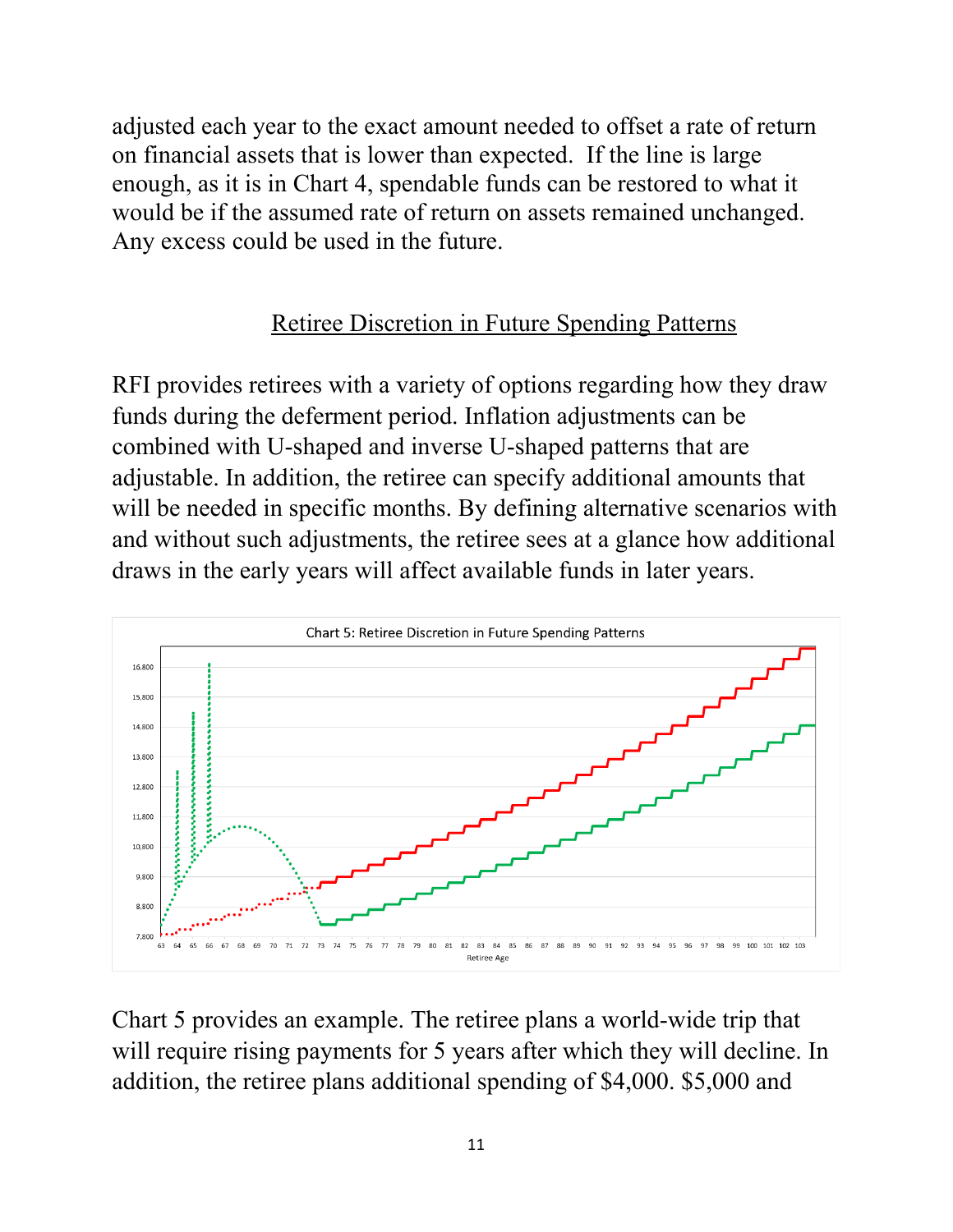\$6,000 in years 1, 2 and 3. The two lines show payments with and without the adjustments.

#### Planning an Estate

RFI will allow retirees to exercise discretion over the size of their estates, instead of leaving it strictly to chance. They exercise control by designating a specified portion of their assets as a "Set Aside" that will not be used to draw funds monthly or to purchase a deferred annuity. Depending on its size, the Set Aside will reduce available monthly payments and increase the estate value. However, the retiree can override this option if needed to offset shortfalls in spendable funds.

This is illustrated by Chart 6a and 6b which assume that the retiree has \$2 million of assets on which she expects to earn a return of 10%, and purchases an annuity with payment deferred 10 years. We assume that her timing was bad and her assets earned only 2% over that period. In the absence of a Set Aside, her estate value would be the lowest line on the lower chart while her spendable funds would be the highest line on the upper chart. If she had allocated \$1 million to a Set Aside, her spendable funds would be lower and her estate value higher. And if she tapped the Set Aside to offset the rate decline, her spendable funds would be stabilized and her estate value would be a little lower.